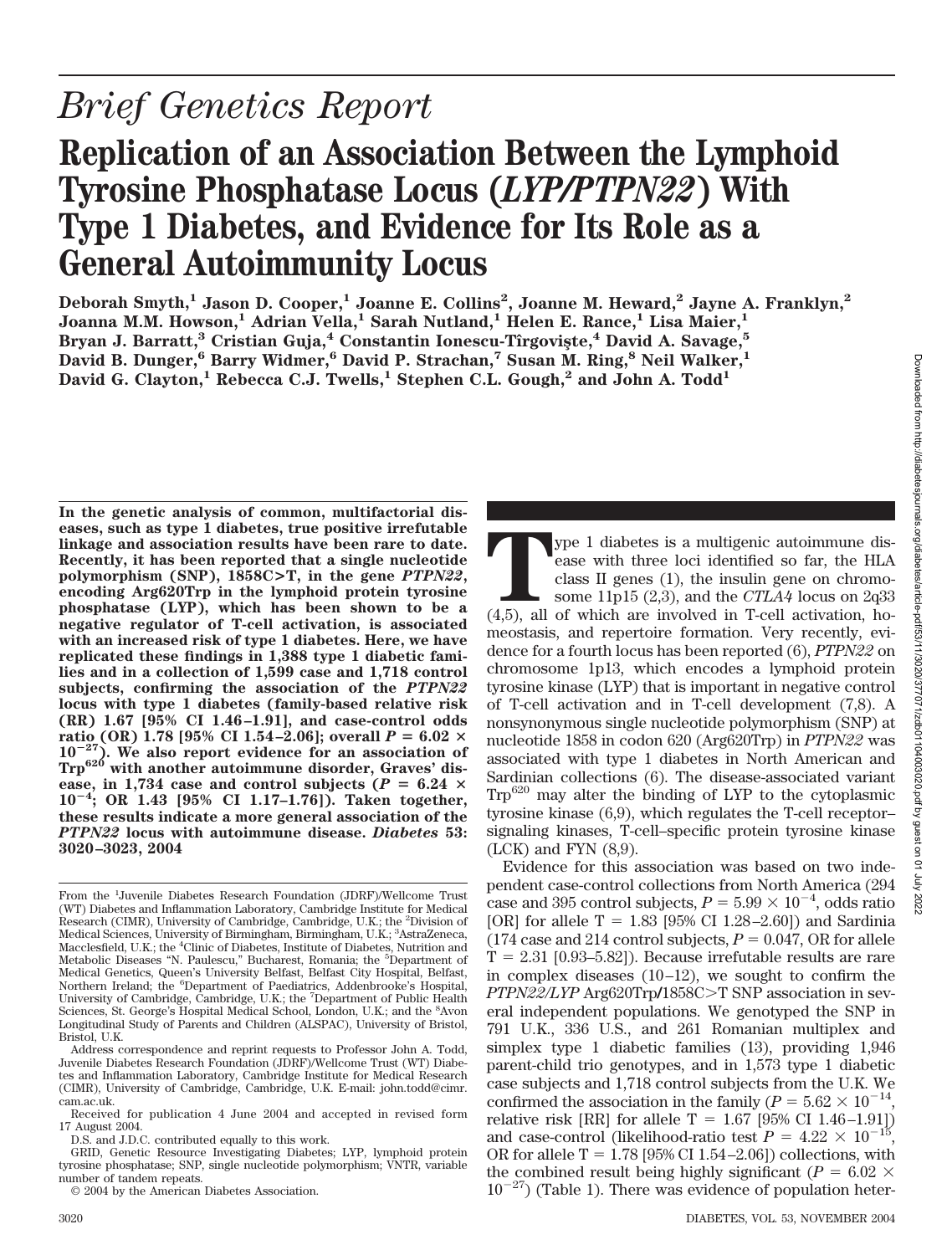The 1858C>T/Trp<sup>620</sup> allele and genotype frequencies and association test results in the type 1 diabetic family and case-control collections

| Type 1 diabetic family collection       | Transmitted | Untransmitted* | RR (95% CI)         | $\boldsymbol{P}$       |
|-----------------------------------------|-------------|----------------|---------------------|------------------------|
| Allele T/Trp <sup>620</sup> (TDT)       | 565         | 339            | $1.67(1.46-1.91)$   | $5.62\times10^{-14}$   |
| Genotypes                               |             |                |                     |                        |
| C/C                                     | 1,364(70.1) | 4,448 (76.2)   | $1.00$ (reference)  |                        |
| C/T                                     | 516(26.5)   | 1,288(22.1)    | $1.61(1.38-1.87)$   | $9.96 \times 10^{-10}$ |
| T/T                                     | 66(3.4)     | 102(1.7)       | $3.13(2.18 - 4.48)$ | $5.30 \times 10^{-10}$ |
|                                         | Case        | Control        |                     |                        |
| Type 1 diabetes case-control collection | subjects    | subjects       | OR (95% CI)         | $\boldsymbol{P}$       |
| Alleles                                 |             |                |                     |                        |
| C                                       | 2,610(83.0) | 3,077(89.6)    | $1.00$ (reference)  |                        |
| T                                       | 536 (17.0)  | 359(10.4)      | $1.78(1.54 - 2.06)$ | $1.17 \times 10^{-14}$ |
| Genotypes                               |             |                |                     |                        |
| C/C                                     | 1,077(68.5) | 1,377(80.2)    | $1.00$ (reference)  |                        |
| C/T                                     | 456(29.0)   | 323(18.8)      | $1.81(1.53 - 2.13)$ | $1.34\times10^{-12}$   |
| T/T                                     | 40(2.5)     | 18(1.0)        | $2.84(1.62 - 4.98)$ | $2.73 \times 10^{-4}$  |

Data are *n* (%), unless noted otherwise. For the case-control collection, using logistic regression, we assumed a multiplicative model (likelihood-ratio test,  $\chi_1^2 = 61.57$ ,  $P = 4.22 \times 10^{-15}$ ) because it was not significantly different (likelihood-ratio test,  $\chi_1^2 = 0.18$ ,  $P = 0.67$ ) from the full genotype model (likelihood-ratio test,  $\chi_2^2 = 61.75$ ,  $P = 3.90 \times 10^{-14}$ ) (19). \*Untransmitted (pseudocontrol) data for genotypes in the type 1 diabetic family collection are estimated, using conditional logistic regression, as in Cordell and Clayton (19). TDT, transmission/ disequilibrium test.

ogeneity in the  $1858C>T$  genotype frequencies ( $P =$  $1.28 \times 10^{-5}$ ), but not in the disease association ( $P = 0.98$ ) (Table 2). Having confirmed the association and found a striking consistency across different Caucasian populations, we performed case-only locus-locus interaction analyses  $(14.15)$  between  $1858C>T$  and the known type 1 diabetes susceptibility loci at *IDDM1/*HLA, the *IDDM12/ CTLA4* CT60 SNP (rs3087243) (5), and the *IDDM2/INS* variable number of tandem repeats (VNTR)  $(-23HphI,$ rs689) (2). No evidence for an interaction with *CTLA4* CT60, *INS* VNTR, and *HLA-DRB1* was consistently found between the analyses of the affected offspring from the family collection and the case subjects from the casecontrol collection and *PTPN22/LYP* Arg620Trp/1858C>T (Table 3). However, evidence of a statistical interaction, or lack of one, is difficult to interpret (14,15). The distribution of 1858C>T genotypes were also evaluated on the basis of age at onset of type 1 diabetes, parent of origin, and sex, and no consistent evidence of heterogeneity was found (Table 3).

Given that Graves' disease, type 1 diabetes, autoimmune hypothyroidism, and other autoimmune diseases, such as rheumatoid arthritis, commonly cluster in the same families (16), it is likely they share some of the same susceptibility genes and alleles, as demonstrated at *CTLA4* for type 1 diabetes and Graves' disease (5). Owing to the central role of LYP in T-cell signaling, the  $Trp^{620}$  variant could be a shared determinant among different autoimmune and immune-mediated diseases. Hence, we investigated whether this locus was also associated with autoimmune thyroid disease, using a case-control collection (901 Graves' disease case subjects and 833 control subjects, all of whom were independent of the type 1 diabetic control subjects study). We found evidence for an association (likelihood-ratio test  $P = 6.26 \times 10^{-4}$ , OR for allele  $T = 1.43$  [95% CI 1.17–1.76]) (Table 4), indicating that this locus may have a general effect on predisposition to autoimmunity. Very recently, the  $Trp^{620}$  variant has also been associated with rheumatoid arthritis and systemic lupus erythematosus (17,18). It will be interesting to test in future experiments if Arg620Trp is the only disease-associated variant in the gene and in this chromosome region.

## **RESEARCH DESIGN AND METHODS**

The 1,573 case subjects were recruited as part of the U.K. Genetic Resource Investigating Diabetes (GRID) study, which is a joint project between the University of Cambridge Departments of Pediatrics and Medical Genetics and is funded by the Juvenile Diabetes Research Foundation and the Wellcome Trust. The eventual aim of this project is to collect 8,000 case subjects with type 1 diabetes matched geographically across Great Britain (http://wwwgene.cimr.cam.ac.uk/ucdr/grid.shtml) to 8,000 control subjects from the 1958 British Birth Cohort (http://www.cls.ioe.ac.uk/Cohort/Ncds/mainncds.htm) to allow statistically powered genetic association studies. The 1,718 1958 British

TABLE 2

| Population PTPN22/LYP1858C>T parental allele frequencies and transmission-disequilibrium test results for allele T/Trp <sup>620</sup> |  |  |  |  |  |  |  |  |
|---------------------------------------------------------------------------------------------------------------------------------------|--|--|--|--|--|--|--|--|
|---------------------------------------------------------------------------------------------------------------------------------------|--|--|--|--|--|--|--|--|

| Population       | No. of parent-<br>child trios | Parental allele<br>frequency (%) | Transmitted | Untransmitted | RR (95% CI)       |                      |
|------------------|-------------------------------|----------------------------------|-------------|---------------|-------------------|----------------------|
| $U.K.*$          | 1.087                         | 14.3                             | 338         | 204           | $1.66(1.40-1.98)$ | $8.6 \times 10^{-9}$ |
| Great Britain    | 850                           | 16.4                             | 272         | 175           | $1.55(1.28-1.87)$ | $4.5 \times 10^{-6}$ |
| Northern Ireland | 237                           | 12.3                             | 66          | 29            | $2.28(1.47-3.53)$ | $1.5 \times 10^{-4}$ |
| U.S.             | 626                           | 12.9                             | 173         | 100           | $1.73(1.35-2.21)$ | $1.0 \times 10^{-5}$ |
| Romania          | 233                           | 10.2                             | 54          | 35            | $1.54(1.01-2.36)$ | 0.04                 |

\*Combined result for Great Britain and Northern Ireland.

700 YO22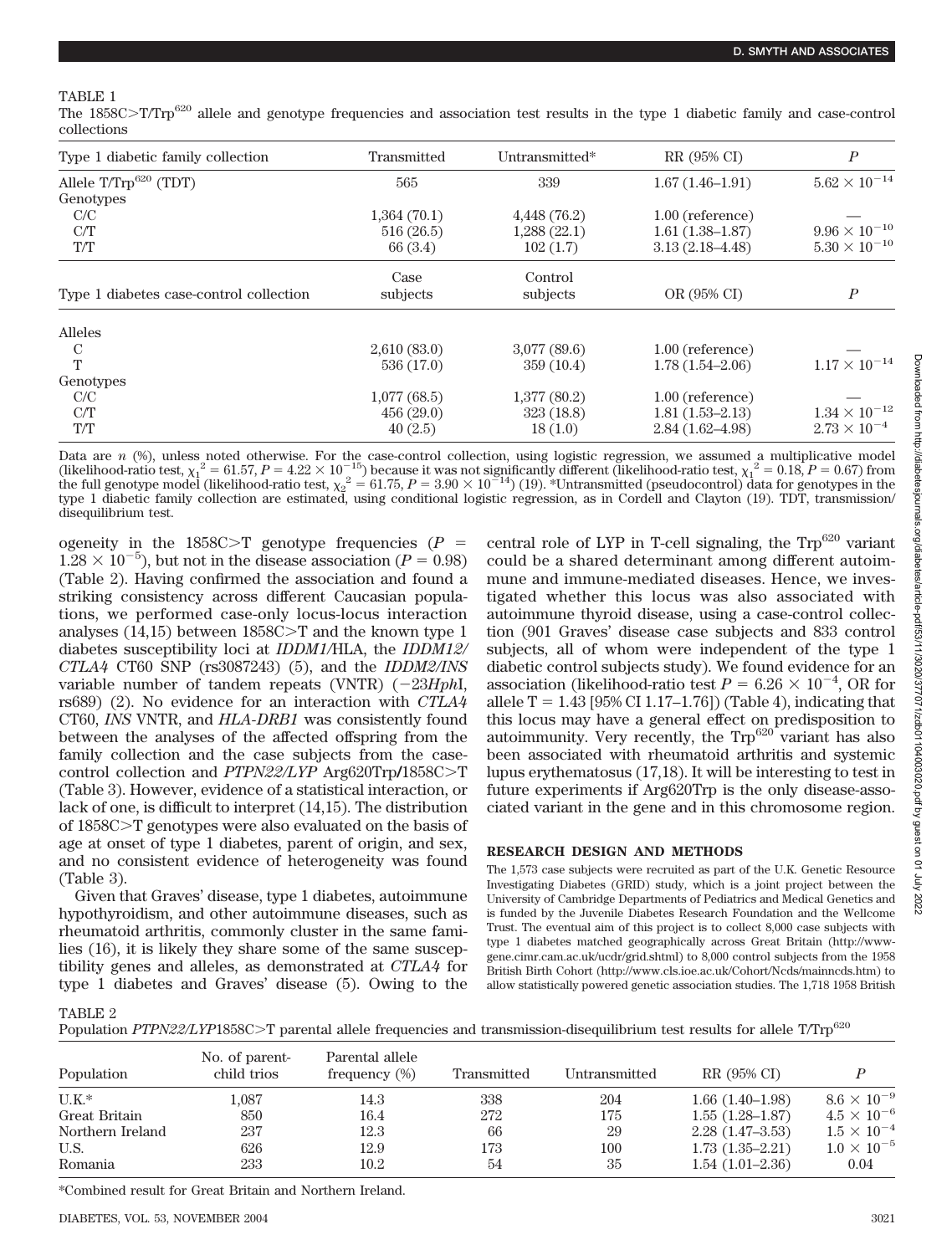#### TABLE 3

*P* values obtained by using a regression model as a score test for association

|                  | Affected offspring | Case subjects |
|------------------|--------------------|---------------|
| HLA-DRB1         | 0.203(1,755)       | 0.130(1,604)  |
| <b>INS VNTR</b>  | 0.054(1,849)       | 0.201(1.599)  |
| $CTLA4$ (CT60)   | 0.028(1,816)       | 0.742(1,583)  |
| Age at onset     | 0.240(2,023)       | 0.343(1.657)  |
| <b>Sex</b>       | 0.951(2,061)       | 0.029(1,593)  |
| Parent of Origin | 0.681(2,064)       | N/A           |

Data are *P* (*n* individuals). Associations were investigated between 1858CT/Trp<sup>620</sup> and *HLA-DRB1* (DR3/DR3, DR3/DR4, DR4/DR4, DR3/non-DR4, DR4/non-DR3, and non-DR3/non-DR4), *INS* VNTR in two subgroups (I/I and I/III + III/III), the *CTLA4* CT60 SNP, age at onset of type 1 diabetes, and sex in case subjects (research design and methods). The regression model for the affected offspring included a population variable. N/A, not available.

Birth Cohort control subjects are part of a longitudinal study in which the subjects are British citizens born in a particular week in March 1958. The case subjects, all Caucasian and  $\leq 16$  years of age, have a mean age at onset of type 1 diabetes at 7.5 years, with an SD of 4 years. The regional distribution of case and control subjects are matched. All families were Caucasian of European descent and were composed of two parents and at least one affected child. The families consisted of 528 multiplex families from the Diabetes U.K. Warren 1 collection (20), including 56 simplex families from Yorkshire, providing 1,912 genotypes (2,040 individuals attempted to be genotyped), 336 multiplex families from the Human Biological Data Interchange (U.S.) (21), providing 1,315 genotypes (1,382 attempted), 263 multiplex/simplex families from Belfast (22), providing 847 genotypes (885 attempted), and 261 Romanian simplex families, providing 819 genotypes (845 attempted), with inclusion criteria as reported in Vella et al. (13). Caucasian, U.K.-born, Graves' disease case subjects  $(n = 901)$  were recruited from thyroid clinics as described previously (5,23). Ethnically matched control subjects  $(n = 833)$  with no history of autoimmune disease were recruited at various sites in Birmingham and Oxford (independent of the U.K. GRID study). All DNA samples were collected after approval from the relevant research ethics committees, and written informed consent was obtained from the participants.

**Genotyping.** Genotyping, in the type 1 diabetes collections, was undertaken using TaqMan (Applied Biosystems, Warrington, U.K.), and probes and primers were also designed by Applied Biosystems.

All genotyping was double scored to minimize error and a duplicate plate was typed to check genotyping quality. No mismatches were observed. The primers were as follows: forward, CAACTGCTCCAAGGATAGATGATGA, reverse, CCAGCTTCCTAACCACAATAAATG, FAM probe, TCAGGTGTCCGTAC AGG, and VIC probe, TCAGGTGTCCATACAGG.

Genotyping in the Graves' disease and control collection was undertaken using PCR followed by restriction enzyme digest with PCR primers and *Xcm*I, as described by Bottini et al. (8).

#### TABLE 4

*PTPN22/LYP* 1858C>T/Trp<sup>620</sup> allele and genotype frequencies and association test results in the Graves' disease case-control collection

|           | Case       | Control  | Logistic regression                                          |       |
|-----------|------------|----------|--------------------------------------------------------------|-------|
|           | subjects   | subjects | OR (95% CI)                                                  | P     |
| Alleles   |            |          |                                                              |       |
| C         |            |          | 1,544 (85.7) 1,492 (89.6) 1.00 (reference)                   |       |
| т         |            |          | 258 (14.3) 174 (10.4) 1.43 (1.17-1.76) $6.26 \times 10^{-4}$ |       |
| Genotypes |            |          |                                                              |       |
| C/C       | 661 (73.4) |          | 669 (80.3) 1.00 (reference)                                  |       |
| C/T       | 222(24.6)  |          | 154 (18.5) 1.46 (1.16–1.84) $1.42 \times 10^{-3}$            |       |
| T/T       | 18(2.0)    |          | $10(1.2)$ 1.82 $(0.83-3.98)$                                 | 0.132 |

Data are *n* (%), unless noted otherwise. We assumed a multiplicative model (likelihood-ratio test,  $\chi_1^2 = 11.95$ ,  $P = 5.46 \times 10^{-4}$ ) because it was not significantly different (likelihood-ratio test,  $\chi_1^2 = 0.12$ ,  $P =$ 0.73) from the full genotype model (likelihood-ratio test,  $\chi_2^2 = 12.06$ ,  $P = 2.41 \times 10^{-3}$  (19).

The interaction analyses used *CTLA4* CT60 (rs3087243) (5), the *INS* 23*Hph*I (rs689) as a surrogate for the *INS* VNTR (2), and *HLA-DRB1* (24). **Statistical analysis.** All statistical analyses were performed in the STATA statistical package (http://www.stata.com). Some additional STATA routines were used and may be downloaded from http://www-gene.cimr.cam.ac.uk/ clayton/software/stata.

A score test was used to combine tests from family and case-control studies. If *U* is the score statistic, contrasting allele frequencies in case and control subjects or, in family studies, frequencies of transmitted and untransmitted alleles and *V* is the estimated variance of the score statistic,  $U^2/V$  is asymptotically distributed as  $\chi^2$ , with 1 degree of freedom. To combine results, we first calculate *U* and *V* for each study and calculate an overall *U* and *V* by summing the contributions from each study,  $U = U_1 + U_2$  and  $V =$  $V_1 + V_2$ . We then calculate  $U^2/V$ .

Arg620Trp allele frequencies in parents and control subjects were in Hardy-Weinberg equilibrium. The case-only (affected offspring only) locuslocus interaction analysis, defined as deviation from a multiplicative model for the joint effects of the two genotypes (25), was performed using regression model as a score test for association between genotypes in case subjects.

Potential population substructure within the U.K. case-control collections could slightly inflate the *P* values reported. We have, therefore, analyzed the case-control collection adjusting for 12 geographical regions within Britain. This increases the *P* value to  $8.23 \times 10^{-12}$  and OR to 172 (95% CI 1.47–2.01).

### **ACKNOWLEDGMENTS**

We thank the Juvenile Diabetes Research Foundation, the Wellcome Trust, Diabetes U.K., and the Medical Research Council for financial support.

We gratefully acknowledge the participation of all of the patients, control subjects, and family members and thank Tasneem Hassanali, Jayne Hutchings, Gillian Coleman, Sarah Field, Trupti Mistry, Kirsi Bourget, Sally Clayton, Matthew Hardy, Jennifer Keylock, Pamela Lauder, Meeta Maisuria, William Meadows, Meera Sebastian, and Sarah Wood for preparing the DNA samples.

## **REFERENCES**

- 1. Cucca F, Lampis R, Congia M, Angius E, Nutland S, Bain SC, Barnett AH, Todd JA: A correlation between the relative predisposition of MHC class II alleles to type 1 diabetes and the structure of their proteins. *Hum Mol Genet* 10:2025–2037, 2001
- 2. Barratt BJ, Payne F, Lowe CE, Hermann R, Healy BC, Harold D, Concannon P, Gharani N, McCarthy MI, Olavesen MG, McCormack R, Guja C, Ionescu-Tirgoviste C, Undlien DE, Ronningen KS, Gillespie KM, Tuomilehto-Wolf E, Tuomilehto J, Bennett ST, Clayton DG, Cordell HJ, Todd JA: Remapping the insulin gene/*IDDM2* locus in type 1 diabetes. *Diabetes* 53:1884 –1889, 2004
- 3. Bell GI, Horita S, Karam JH: A polymorphic locus near the human insulin gene is associated with insulin-dependent diabetes mellitus. *Diabetes* 33:176 –183, 1984
- 4. Nistico L, Buzzetti R, Pritchard LE, Van der Auwera B, Giovannini C, Bosi E, Larrad MT, Rios MS, Chow CC, Cockram CS, Jacobs K, Mijovic C, Bain SC, Barnett AH, Vandewalle CL, Schuit F, Gorus FK, Tosi R, Pozzilli P, Todd JA: The CTLA-4 gene region of chromosome 2q33 is linked to, and associated with, type 1 diabetes. *Hum Mol Genet* 5:1075–1080, 1996
- 5. Ueda H, Howson JM, Esposito L, Heward J, Snook H, Chamberlain G, Rainbow DB, Hunter KM, Smith AN, Di Genova G, Herr MH, Dahlman I, Payne F, Smyth D, Lowe C, Twells RC, Howlett S, Healy B, Nutland S, Rance HE, Everett V, Smink LJ, Lam AC, Cordell HJ, Walker NM, Bordin C, Hulme J, Motzo C, Cucca F, Hess JF, Metzker ML, Rogers J, Gregory S, Allahabadia A, Nithiyananthan R, Tuomilehto-Wolf E, Tuomilehto J, Bingley P, Gillespie KM, Undlien DE, Ronningen KS, Guja C, Ionescu-Tirgoviste C, Savage DA, Maxwell AP, Carson DJ, Patterson CC, Franklyn JA, Clayton DG, Peterson LB, Wicker LS, Todd JA, Gough SC: Association of the T-cell regulatory gene *CTLA4* with susceptibility to autoimmune disease. *Nature* 423:506 –511, 2003
- 6. Bottini N, Musumeci L, Alonso A, Rahmouni S, Nika K, Rostamkhani M, MacMurray J, Meloni GF, Lucarelli P, Pellecchia M, Eisenbarth GS, Comings D, Mustelin T: A functional variant of lymphoid tyrosine phosphatase is associated with type I diabetes. *Nat Genet* 36:337–338, 2004

<sup>7.</sup> Hasegawa K, Martin F, Huang G, Tumas D, Diehl L, Chan AC: PEST domain-enriched tyrosine phosphatase (PEP) regulation of effector/memory T cells. *Science* 303:685– 689, 2004